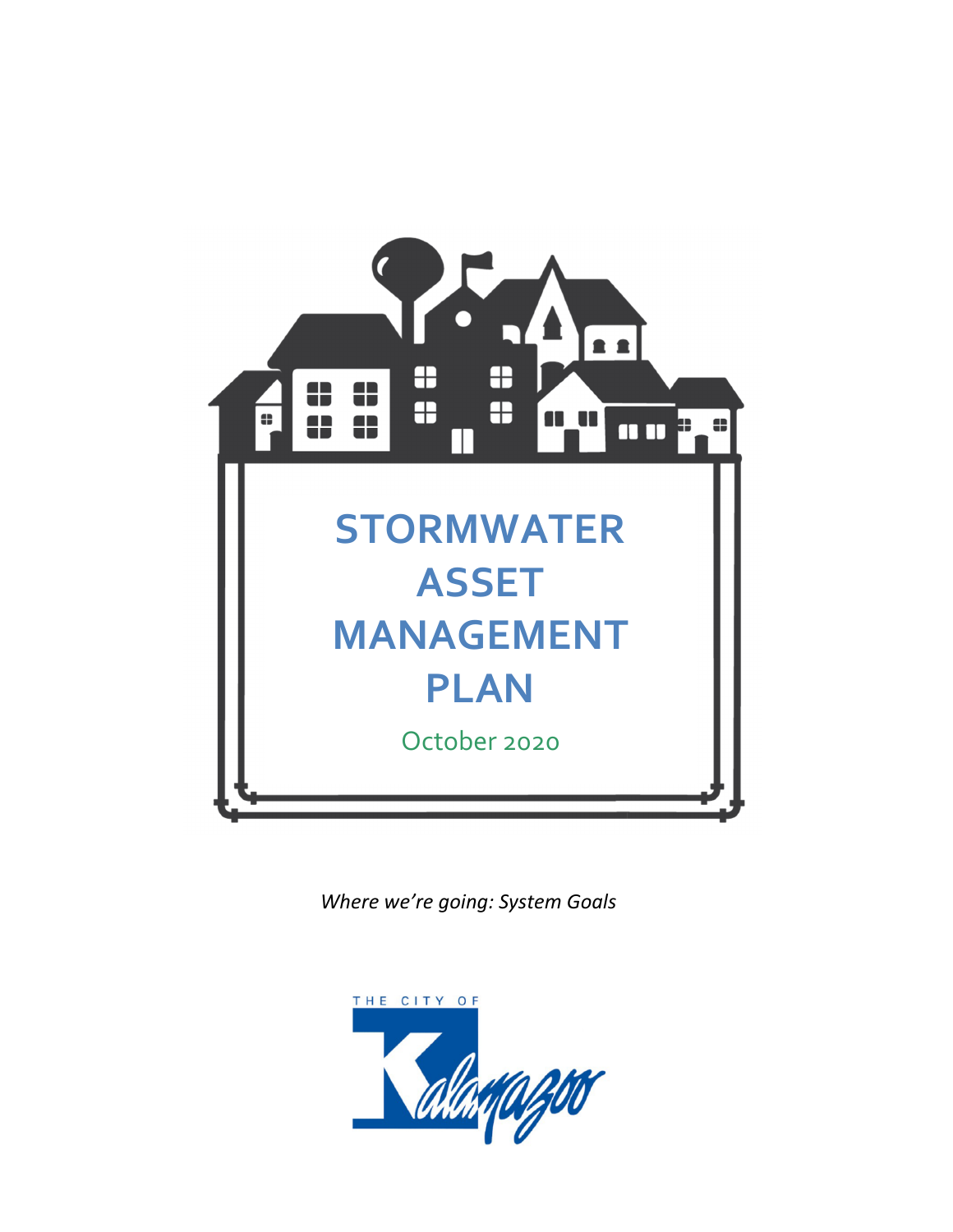# **CONTENTS**

|  | Part 1: Defining Our Goals-What is our desired Level of Service?  2 |
|--|---------------------------------------------------------------------|
|  |                                                                     |
|  | Part 3: Risk of Failure – What are the conditions of our assets?  5 |
|  | Part 4: Consequence of Failure - What happens with a failure? 6     |
|  |                                                                     |
|  | Part 6: Capacity - Do we have enough, now and for the future? 6     |
|  | Part 7: Operations and Maintenance - Maintaining routine O&M 7      |
|  |                                                                     |
|  |                                                                     |
|  |                                                                     |

Prepared by

ENGINEER:<br>Prein&Newhof PN# 2180207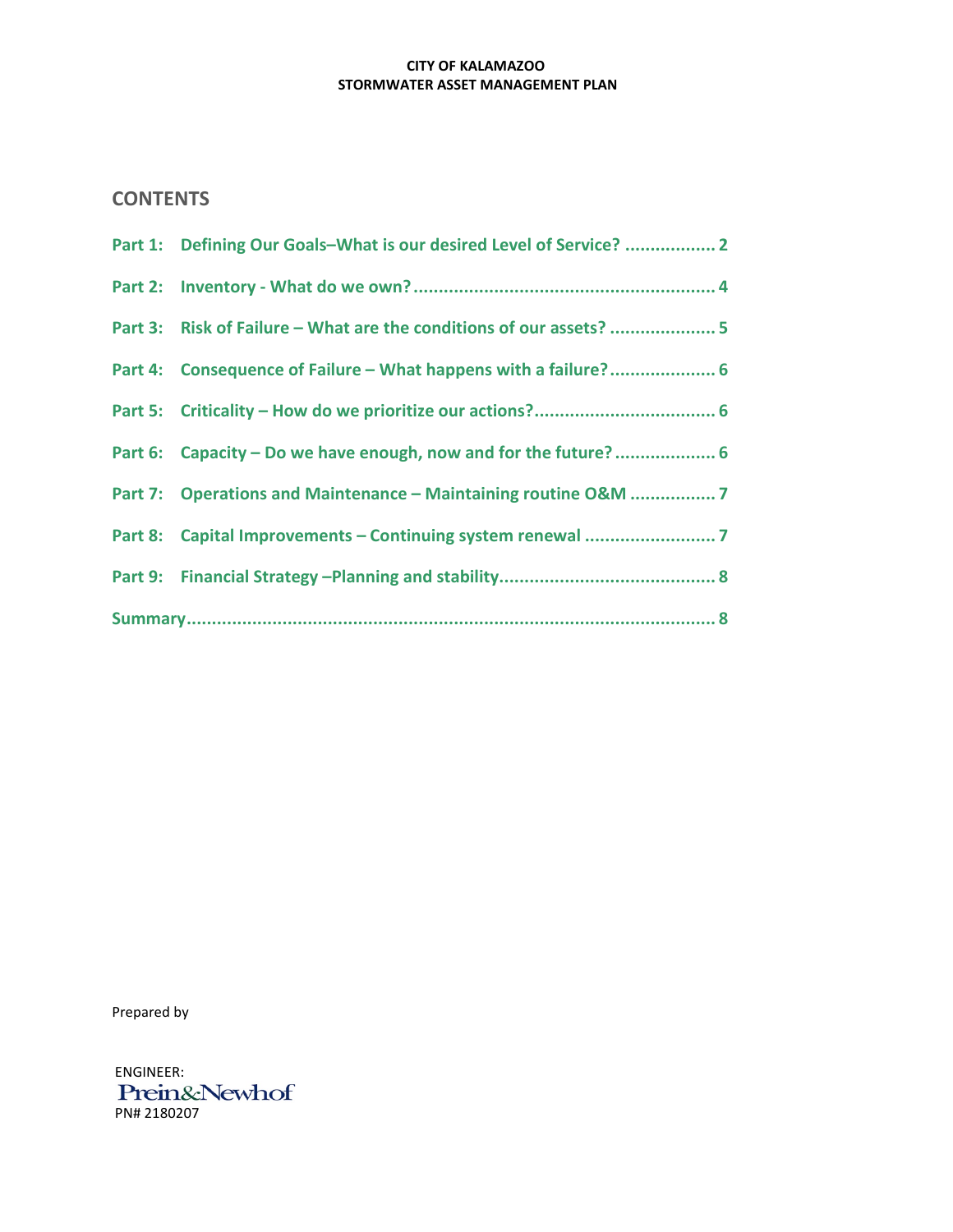# **INTRODUCTION**

## **Our Mission**

Our community, City of Kalamazoo (COK), Michigan, is committed to supporting public health and safety, and to protecting property and the environment, through responsible and effective management of three water infrastructure systems: our water supply system, our wastewater system, and our stormwater system. These three systems affect each other and together they all affect public health, safety, property, and the environment. We strive to manage all three water infrastructure systems in a coordinated approach to provide these essential public services for our citizens in a sustainable way. We plan to pursue this mission by implementing asset management.

### **Asset Management Principles**

Asset management is the way to achieve sustainable infrastructure. All infrastructure deteriorates with age and requires proactive management to operate, maintain, repair, and eventually replace each physical component, or asset. This progression over time, from routine operation and maintenance through repairs and eventual replacement, is the asset's life cycle. Waiting to perform maintenance or make repairs can save money in the short term but may shorten the life cycle of an asset. On the other hand, replacing an asset before it fails may not take full advantage of the asset's value. It is this balance which puts the decisions for operations, maintenance, repair, and replacement actions at the heart of asset management.

As a community, we determine the level of service we want from our stormwater system as defined the utility Assessment Management Plan (AMP). Legislation enacted in 2012 by the State of Michigan established a grant program pursuant to Public Acts 511, 560, 561, and 562. Utilizing these public acts, the COK developed the Stormwater, Asset Management, and Wastewater (SAW) grant program. Asset management is an evaluation of needed actions after considering the condition of an asset, the consequences of an asset failure, and the action alternatives available. Condition ratings are based on the National Association of Sewer Service Companies (NASSCO) Pipeline Assessment Certification Program (PACP). The solution that provides the lowest life cycle cost at the desired Level of Service (LoS) is implemented.

## **Our Stormwater System**

The City of Kalamazoo's stormwater system is a network of pipes and structures that collects stormwater runoff from our buildings, streets, parking lots, and adjoining lands, and conveys it to a desired location (typically into the Kalamazoo River and its adjoining wetlands).

## **About This Document**

This document is our Stormwater Asset Management Plan. It outlines our stormwater system goals and summarizes how the COK intends to apply the principles of asset management to achieve the goals. As we implement asset management, the COK intends to update our Stormwater Asset Management Plan to ensure a continuing renewal of our commitment to best management practices.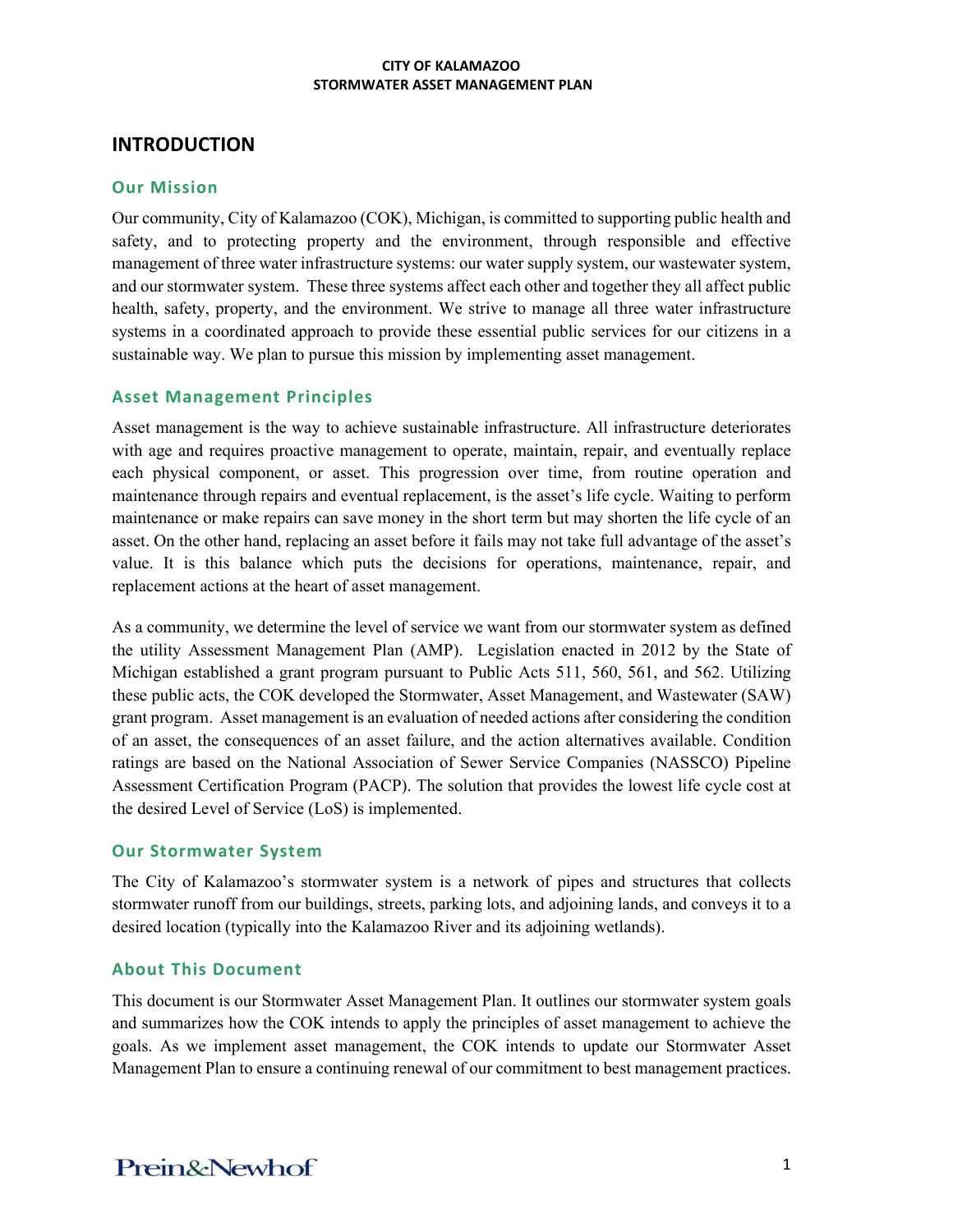This Asset Management Plan covers the City of Kalamazoo owned stormwater system assets and does not include the management of private systems or Waters of the State. Maintaining our Asset Management Program will be a joint effort of our staff, administration and elected officials. The COK intends to update our program every few years to make sure it is relevant and effective.

# **PART 1: DEFINING OUR GOALS–WHAT IS OUR DESIRED LEVEL OF SERVICE?**

In 2004, the COK adopted Chapter 29 (Ordinance 1776) "Stormwater System." This Ordinance was primarily written to address the Illicit Discharge Elimination Program (IDEP), a requirement of its Phase II Stormwater Program, National Pollutant Discharge Elimination System (NPDES) Permit. In 2008, some Amendments were made to address floodplain issues. In 2007, the COK adopted Ordinance 1886 "Performance Standards for Groundwater Protection Within Wellhead Protection Capture Zones and Stormwater Quality Management." These standards provide specific requirements for best management practices to prevent drinking water (groundwater) contamination and pollutants from entering the stormwater collection system (MS4) and eventually into the "Waters of the State."

As a community, we determine the level of service we want from our stormwater system. Legislation enacted in 2012 by the State of Michigan established a grant program pursuant to Public Acts 511, 560, 561, and 562. Utilizing these public acts, the COK developed the SAW grant program. Defining these goals has an effect on the cost of the service. Many factors play into this determination including public health, safety, compliance with regulations, aesthetics, flood risk, and predictable costs. To this end, we have established the following primary goals for our stormwater system:

# **Goal 1: Meet Regulatory Requirements**

Our stormwater system is designed to meet or exceed regulations established in the Federal Clean Water Act and State of Michigan Statutes/Rules. We strive to achieve continued compliance with environmental regulations and maintain the quality of our environment.

State and federal regulations have established a MS4 permit with which we must comply. Our MS4 permit requires that we implement an IDEP and Stormwater Pollution Prevention Initiatives (SWPPI). We continue to partner with the neighboring MS4 communities collectively referred to as the Kalamazoo Area Stormwater Coalition (KASC), the Kalamazoo River Watershed Committee and the Total Maximum Daily Load (TMDL) group, working within these regulatory systems, to improve stormwater quality for our community.

# **Goal 2: Minimize Flooding and Public Hazards**

Our stormwater system allows us to collect surface runoff water, convey it to a desired location, and discharge it back into the environment. Breaks, blockages, and erosion can affect our stormwater assets. Flooding can cause roadway accidents, reduce life of pavements, inhibit use of our transportation assets, and may cause property damage/erosion. Extreme weather can potentially overwhelm any stormwater system and there is no level of storm protection that can guarantee against all flooding. Our goal is to minimize flood risk to a reasonable level that balances the cost of improvements with the benefits of flood prevention.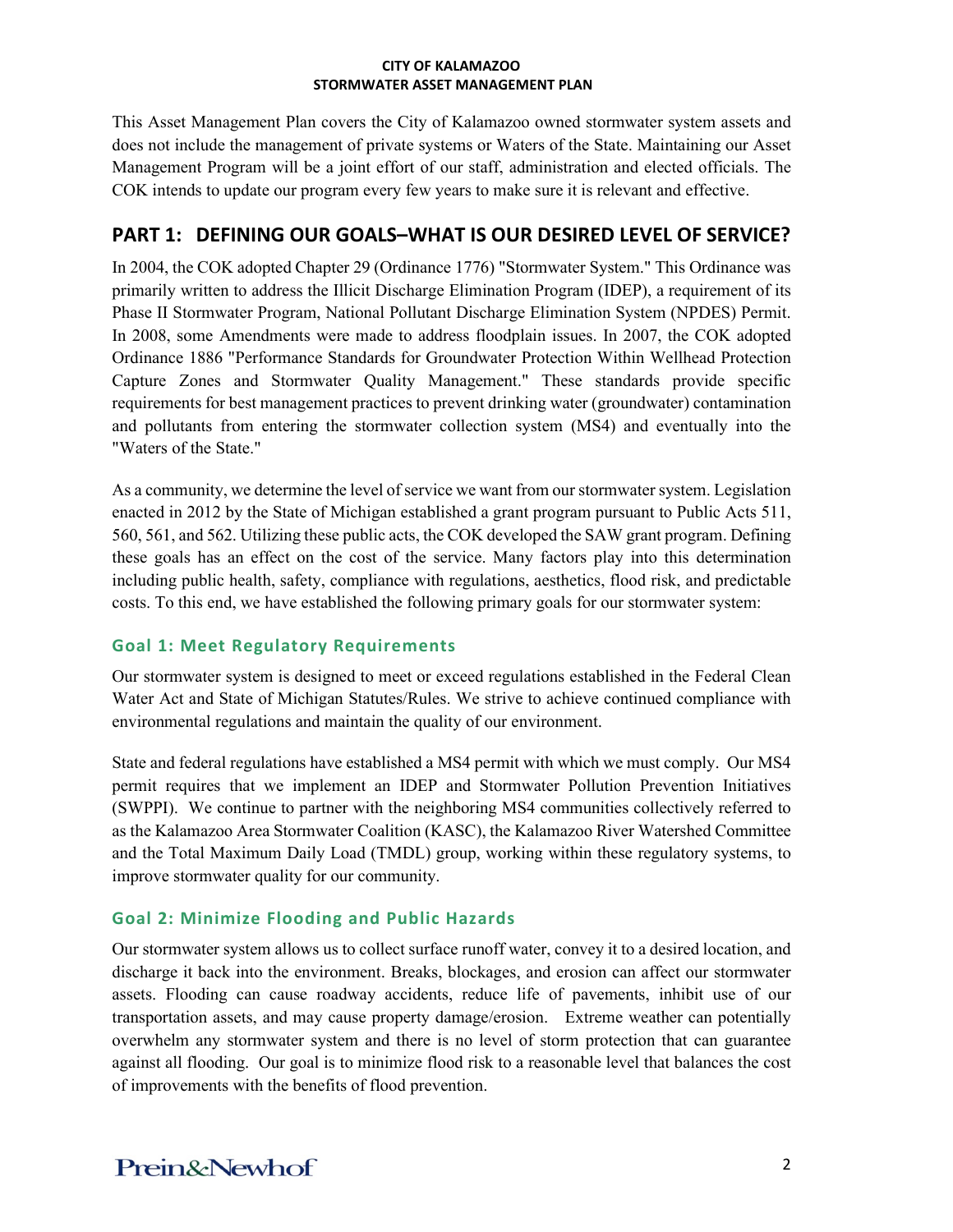We have established standards for the design of new stormwater systems. The standards are based on regional rainfall statistics, the probability of a rain event overwhelming the system, and the potential impacts of such an event. When making modifications to our existing system, the COK intends to seek to apply current design standards while balancing the costs with the benefits to the community. System extensions and replacements in our system will be designed to meet the planned LoS of a 10-year 24-hour design storm. Areas where flooding may cause significant damage or create hazards may be designed to a higher LoS.

## **Goal 3: Minimize Public Hazards**

Underground drainage systems (storm sewers and culverts) can crack, crumble, and collapse if not maintained. Such failures can allow the water to wash away the soil, forming sink holes that can damage streets or other infrastructure. Erosion can undermine structures, sidewalks, and streets. We plan to maintain our stormwater system, following the principals of asset management, to minimize these risks for our community.

### **Goal 4: Manage Stormwater Inflow into our Wastewater System**

Stormwater flowing into the wastewater system, through sources such as roof drains and catch basins (inflow) can cause wastewater overflows or backups in basements. Infiltration of groundwater into the wastewater system can also cause backups. Both inflow and infiltration (I/I) take up flow and treatment capacity in the wastewater system, and increase our transport and treatment costs. We strive to identify and disconnect sources of I/I from the wastewater system.

We also recognize that many homeowners desire dry basements, and that sump pumps have made this possible and common place in recent decades. Much of our infrastructure was built at a time when this was not the case. As a result, some home owners desiring to install sump pumps may not have access to a public storm sewer for proper discharge of the water. In order to minimize the potential for illegal discharge of sump pumps to the wastewater system, our goal is to make public storm sewer available for properties with potentially wet basements.

## **Goal 5: Provide Capacity for Community Growth**

Our City is built along a river, the natural low place in the terrain. As a result, any outward growth is likely to be upstream. As land development occurs, additional stormwater runoff flows downstream and can increase flood risk for existing properties. Our goal is to ensure proper management of stormwater with new land development to mitigate the potential flood risk impacts for existing properties. To achieve this goal, the COK has an established ordinance and performance standards requiring development plans to promote redevelopment over new development and ensure controlled growth in the stormwater system without over-expansion.

## **Goal 6: Maintain Water Quality**

As stormwater travels to and through our stormwater system, it can collect sediment, debris, and pollutants, and release them into downstream waterways. Our goal is to release clean stormwater to the environment and minimize any environment effects of our stormwater discharge. The regulatory framework described above provides a strategy for pursuing this goal.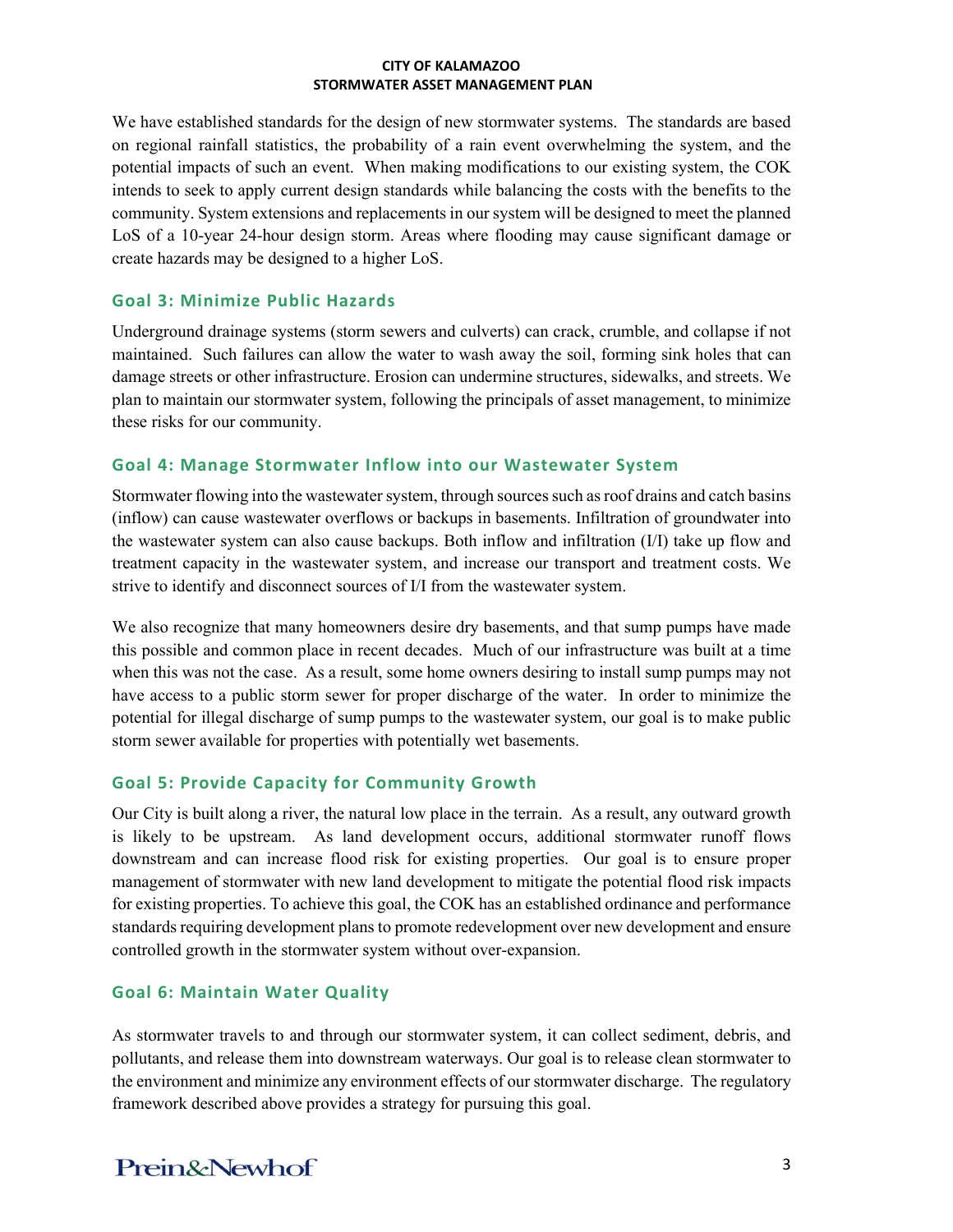### **Goal 7: Maintain Customer Service**

The COK intends to respond expediently to customer complaints using the 311 Call Service Center (269-337-8000 outside COK limits). Complaints will be responded to 24 hours, 7 days a week to increase communication efficiency.

## **Goal 8: Work Orders**

The COK intends to develop a work order system to identify, assign and track preventative, reactive and routine work on the system and report on the status of the work orders regularly.

# **Goal 9: Minimize Life Cycle Costs**

The best financial decisions are those which achieve the lowest life cycle cost while still meeting the desired level of service. This means we consider the full life cycle of each investment each time we evaluate improvements to our system. We recognize that short term fixes, while they may have the lowest immediate costs, may not be the best long term financial decision. Likewise, not spending money on maintenance and repairs can provide short term cost savings, but may result in asset failure, ultimately increasing life cycle costs. We intend to manage our system to always pursue the lowest life cycle cost possible for each system asset while maintaining our desired level of service.

The COK intends to implement asset condition tracking and Criticality assessments to determine the optimum time for asset maintenance and/or replacement. Decisions will be made which strike a balance between maximizing the lifecycle use of all assets, the risk of failure of the assets, and the consequence of failure of the assets.

# **PART 2: INVENTORY - WHAT DO WE OWN?**

## **Program Status**

An inventory of storm sewers and structures has been completed. Manhole and catch basin inventory data includes structure installation year, material, size, and rim elevations. Global Positioning System (GPS) coordinates have been collected for a majority of manholes, catch basins, and pipe inlets/outlets for reliable locational accuracy. Sewer pipe inventory data includes the pipe installation years, materials, sizes, inverts, slopes, and approximate depth below grade. The pipe locations are based on manhole GPS coordinates and record drawing information. The locations of the retention and detention basins have been mapped. Our system ownership limits, along with that of private, County, and State systems within our City, has been determined according to our best available information. Outfall and discharge point locations (places where our system ownership starts or ends) have been identified.

System inventory data is maintained in our Geographic Information System (GIS). The GIS provides convenient access to system inventory information through digital maps which can be accessed both by administrators and maintenance crews.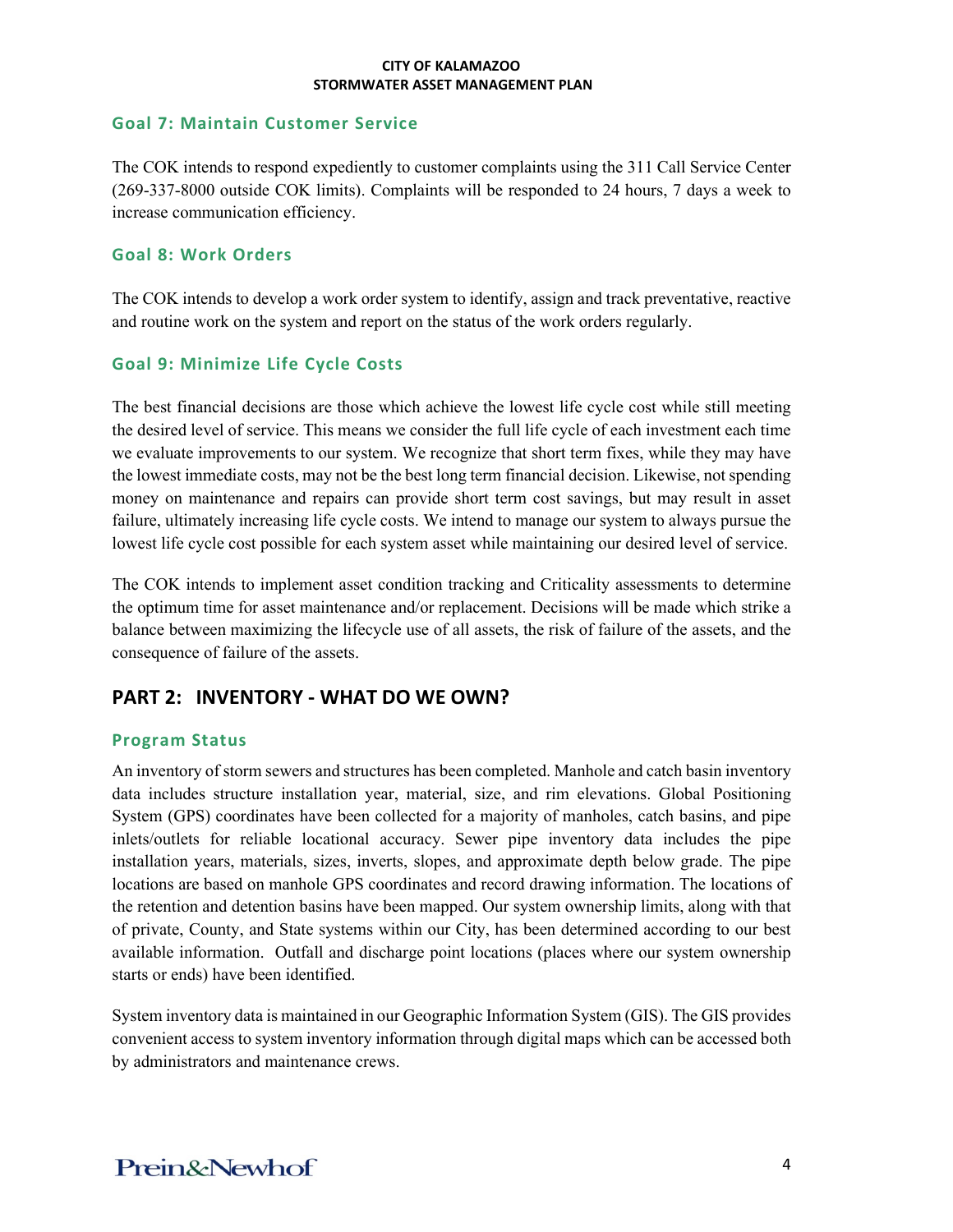#### **Our System**

Our stormwater system includes assets such as collection pipes, culverts, manholes, catch basins, retention/detention basins, and discharge outlets. Vitrified clay pipe (heat-treated clay) and concrete pipe were the main choices for storm sewers in North America for many decades. Material for culverts is typically either concrete or corrugated metal. The metal pipes are subject to rusting and shorter life cycles. Clay brick with mortared joints used to be the primary material for manholes and catch basins. Our system also has structures made with concrete block and precast concrete.

In recent decades, plastic sewer pipe is common in new sewer construction. Although plastics have good corrosion resistance, they are vulnerable to poor installation practices. Given this vulnerability, we typically utilize concrete pipe as our material of choice.

A detailed summary of our stormwater system assets is in our Storm Sewer System Evaluation Report dated July 2020 by Prein & Newhof and in a detailed asset inventory maintained by our Department of Public Services (DPS).

The DPS keeps a list of non-pipe assets which includes purchase date, original cost, inspection reports, repair history, maintenance schedule, and specifications.

#### **Our Plan**

We will keep our system inventory current by storing records of our storm water system in our Geographic Information System (GIS). A GIS contains maps of all pipes, manholes, catch basins, and outlets along with an inventory of non-pipe assets (equipment, buildings, etc.) and asset data pertinent to Operations, Maintenance, and Replacement.

# **PART 3: RISK OF FAILURE – WHAT ARE THE CONDITIONS OF OUR ASSETS?**

#### **Our System**

To understand how long each of our assets may last, their condition and potential failure risk can be tracked. A functional asset failure is the primary consideration for Risk of Failure (RoF). However, we also must evaluate the risk of a physical asset failure for pipes, manholes, catch basins, culverts, and outlets. The COK intends to use physical inspections and maintenance records to rate their condition.

#### **Our Plan**

The COK intends to keep our condition assessments current using periodic asset inspections at intervals frequent enough to document reasonably expected condition changes. The inspection intervals will vary by asset type and its expected life. The COK intends to score each asset on its likelihood or risk of failure using the PACP numeric grading system. RoF ratings are on a scale of 1-5 with 5 being the highest RoF.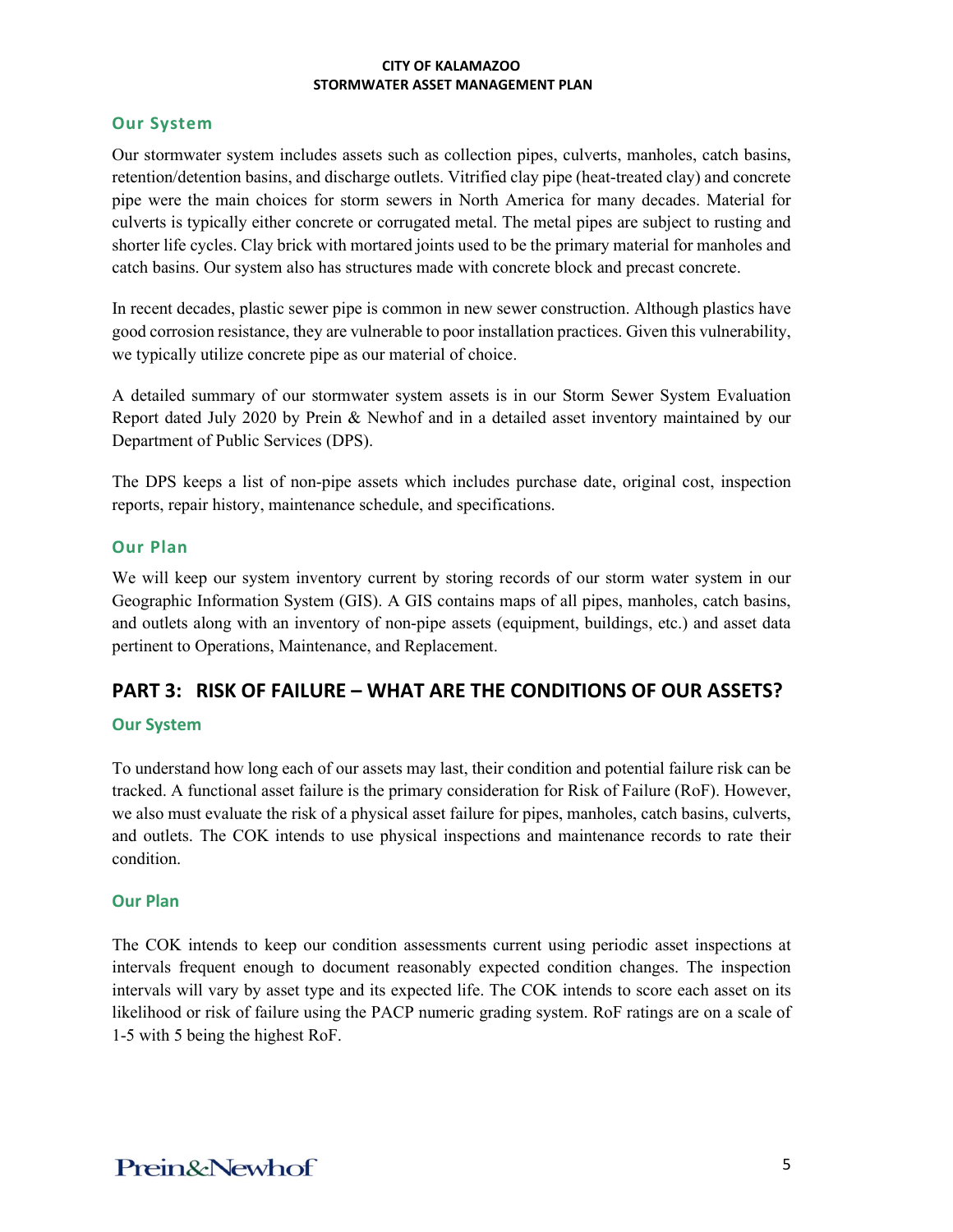# **PART 4: CONSEQUENCE OF FAILURE – WHAT HAPPENS WITH A FAILURE?**

#### **Our System**

It is important we understand the severity of consequences which may occur if any asset in our system fails. Functional failure consequences can occur when pipes and catch basins become blocked with sediment or debris. Physical failure consequences can occur when we have pipe breaks, outlet washouts, and structure collapses.

## **Our Plan**

The COK intends to evaluate the Consequence of Failure (CoF) of each asset, from both a functional and physical failure perspective. The COK intends to maintain redundancy on assets with a high CoF. All CoF ratings will be on a scale of 1-5 with 5 being the highest CoF.

# **PART 5: CRITICALITY – HOW DO WE PRIORITIZE OUR ACTIONS?**

## **Our System**

The COK plans to prioritize our actions to meet our LoS goals while managing our work loads and minimizing life cycle costs using the PACP numeric grading system. Consequence of Failure and Criticality should not be confused. Criticality is the product of an asset's RoF and CoF. Criticality drives an asset's action priority.

## **Our Plan**

Criticality ratings help us prioritize improvements and with development of our Capital Improvement Plan. Criticality of assets within our system will be determined by multiplying each asset's RoF  $(1-5)$  by its CoF  $(1-5)$ .

# **PART 6: CAPACITY – DO WE HAVE ENOUGH, NOW AND FOR THE FUTURE?**

## **Our System**

The COK plans to meet service demands both now and into the future based on current and future land use. Over time, flows fluctuate with changes in property use and population. The majority of our system is providing our desired level of flood protection. However, there are a few areas where improvements are required. An engineering study of stormwater flows has been completed, covering the downtown area of the storm system assets. The findings ae presented in a January 2020 engineering study entitled Kalamazoo Downtown Area Storm System Capacity Analysis by Prein & Newhof.

#### **Our Plan**

The COK intends to maintain our stormwater assets to provide adequate capacity for existing development and plan for system improvements which allow our community to grow. The COK intends to manage system expansion by balancing needs for community redevelopment/infill and desires for new development.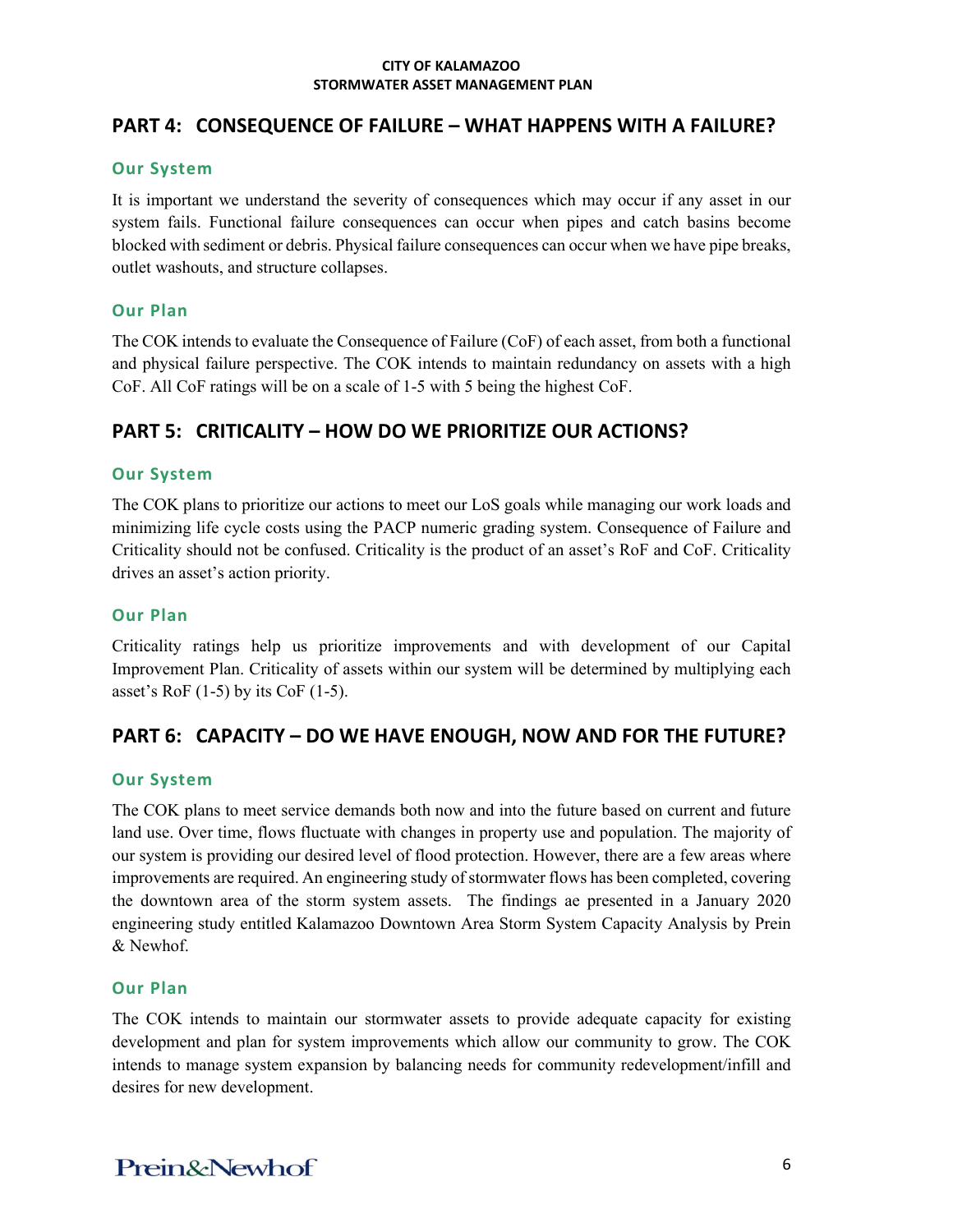# **PART 7: OPERATIONS AND MAINTENANCE – MAINTAINING ROUTINE O&M**

### **Our System**

Our system must meet service demands both now and into the future based on current and future land use. Over time, flows fluctuate with changes in property use and population. The majority of our system is providing our desired level of flood protection. However, there are a few areas where improvements are required.

## **Our Plan**

We have established the following Operation and Maintenance (O&M) goals:

- 1. Reduce O&M driven by emergency situations and promote preventive activities.
- 2. Maintain staffing and equipment levels so in-house staff can perform routine O&M activities.
- 3. Use in-house staff to verify proper function of all system assets.
- 4. The COK intends to hire outside consultants and contractors when we need specialized technical or equipment capabilities.
- 5. The COK intends to develop a work order system to identify, assign and track preventative, reactive and routine work on the system and report on the status of the work orders regularly.

# **PART 8: CAPITAL IMPROVEMENTS – CONTINUING SYSTEM RENEWAL**

## **Our System**

System improvement recommendations for our stormwater system are provided in our Storm Sewer System Evaluation Report dated July 2020 by Prein & Newhof. This report identifies the scope and priorities of proposed stormwater system improvements such as pipe replacements, equipment replacements, and major O&M activities.

## **Our Plan**

The COK intends to incorporate the recommendations of the various reports into a comprehensive Capital Improvement Plan (CIP) which will document the major projects we plan to complete within the next 10 years. The CIP is used to prioritize capital improvements and routine maintenance projects, providing an extended period of time to plan and schedule for, and as necessary, to account for expenditures. Criticality ratings set the order and timing of projects. Project timing often is driven by the availability of outside funding such as loans and grants. The COK intends to maintain and update our comprehensive CIP frequently.